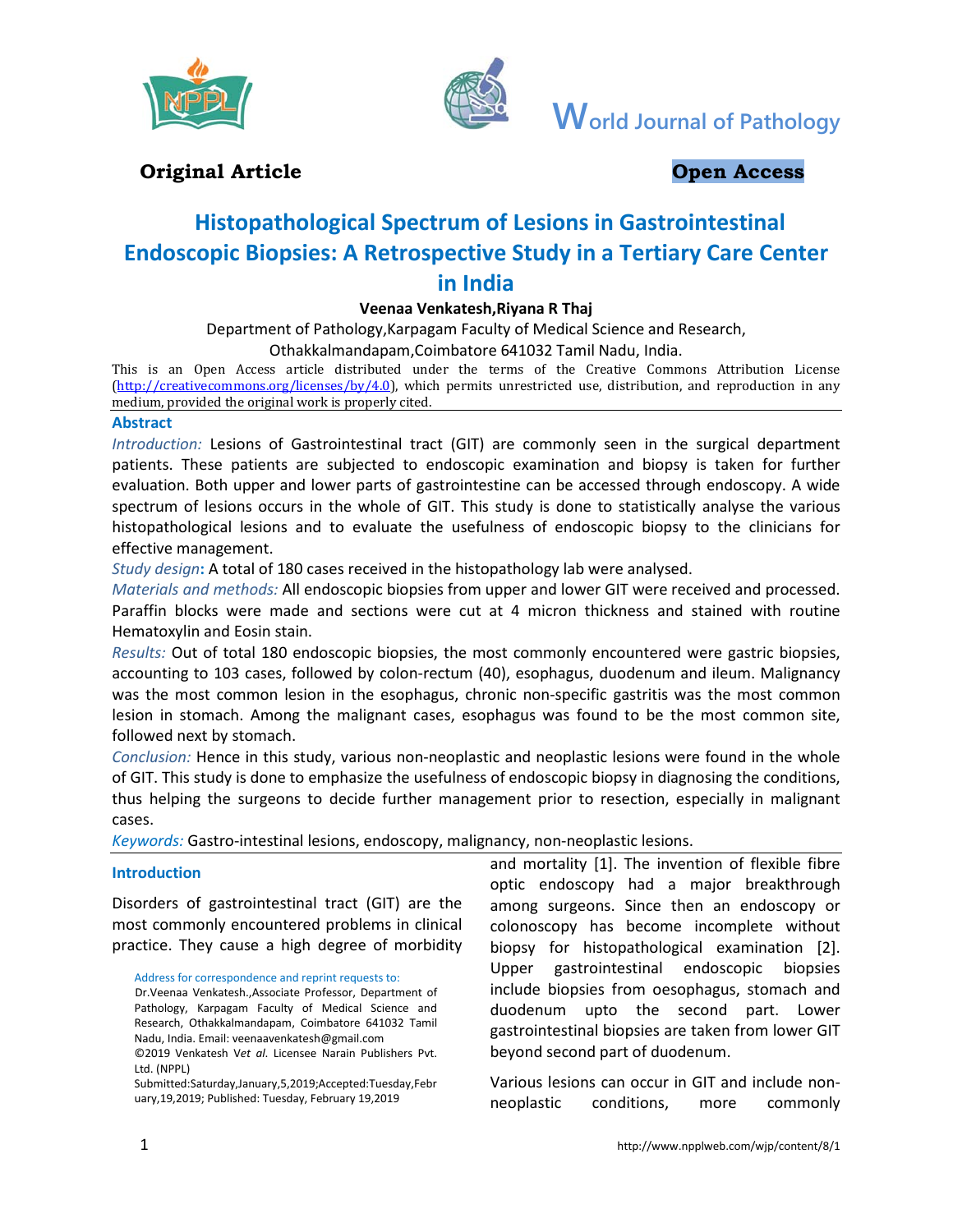encountered are infection,inflammation,toxic and physical injury, vascular disorders etc. Polyps are also seen in GIT which include hyperplastic, inflammatory, adenomatous and carcinomatous polyps [3].Endoscopic biopsies enable the surge onto reach the inaccessible sites of lesions and arrive at a diagnosis without major surgical resection.

Endoscopic biopsies, apart from diagnostic utility, they are also used to monitor the course of the disease, extent of the disease, to detect complications and to assess the response to therapy. Hence, they are considered gold standard investigation for GI lesions [4]

## **Materials and Methods**

This is a retrospective study,carried out in Karpagam Faculty Of Medical Science and Research,Coimbatore, India during a period of one year from January 2018 to December 2018. A total of 180 cases (Upper & Lower gastrointestinal biopsies) were received in the histopathology laboratory.

Complete clinical history was collected for histopathological correlation.

## *Inclusion Criteria*

- 1. All lesions of upper and lower GIT
- 2. All age groups and both sexes

#### *Exclusion Criteria*

- 1.Resection specimens
- 2.Lesion of mouth and pharynx
- 3.Lesion of liver and gall bladder

The biopsies were received as tiny tissue fragments.They were placed in filter paper and inked with eosin stain.Fixation was done in 10% formalin, followed by tissue processing and embedding.Five micron thick section were taken and stained with Hematoxylin and Eosin. Analysis of spectrum of lesion in GIT was done. All tumours were classified according to the WHO classification [5].

#### **Results**



**endoscopic biopsy cases.**

In the present study,out of 180 cases ,99(55%) were males and 81(45%) were females with male to female ratio of 1.2:1(Figure 1). The mean age of presentation was 41 years. The youngest patient was 12 year male with chronic nonspecific colitis and the oldest patient was 38 year male with adenocarcinoma of rectum.

Among all endoscopic biopsies, gastric biopsies constituted higher number of 103(57%), followed by colon (23%), oesophagus(16%) and small bowel(4%)

Out of 30 cases of esophageal biopsies, 10 cases were non-neoplastic and 20 cases were neoplastic in nature (Figure 2). Table 1 shows distribution of lesions in esophagus.

Out of 103 cases of gastric biopsies, the most common lesion was found to be chronic non specific gastritis (61%), followed by H.pylori,



**Figure 2 H.pylori gastritis showing plenty of plasma cells in lamina propria. H&E(40X)**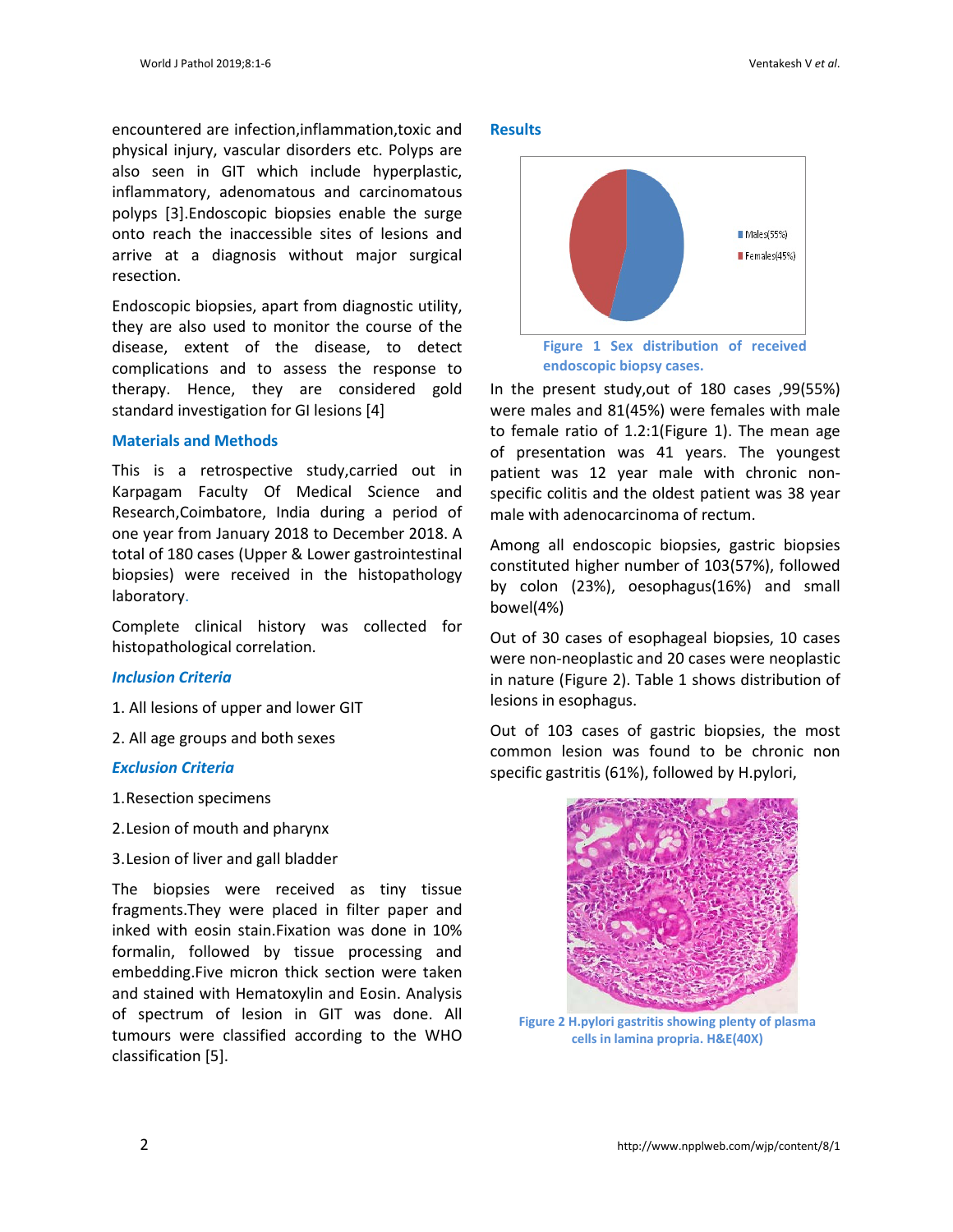## **Table 1: Distribution of lesions in**

**esophagus(n=30)**

| <b>DIAGNOSIS</b>          | <b>PERCENTAGE</b> |
|---------------------------|-------------------|
| Squamous cell carcinoma   | 53                |
| Dysplastic squamous       |                   |
| epithelium                | 10                |
| Candidiasis               | 8                 |
| Squamous cell hyperplasia | 13                |
| Hyperplastic polyp        | ς                 |
| Chronic non-specific      |                   |
| esophagitis               | 13                |

dysplasia& malignancy (Table 2), (Figure 3). Figure 4, shows poorly differentiated adenocarcinoma with sheets of signet rig cells.

#### **Table 2: Distribution of pathology in stomach(n=103)**

| <b>DIAGNOSIS</b>               | <b>PERCENTAGE</b> |
|--------------------------------|-------------------|
| Chronic non-specific gastritis | 62                |
| H.Pylori gastritis             | 22                |
| Hyperplastic polyp             |                   |
| Adenocarcinoma                 | 11                |
| Acute gastritis                |                   |
| Adenoma                        |                   |

Among 5 cases of duodenal biopsies received, 3 cases were chronic non specific duodenitis, 1 was hyperplastic polyps, one case was moderately differentiated adenocarcinoma (Figure 5) and one was reported as tropical sprue.

Forty two cases were biopsies from ileal and colonic regions including anal canal and rectum. The most common lesion was chronic non specific colitis (50%) (Figure 4). Two cases of ileal biopsies were received out of which one was reported as tuberculous lesion. Figure 6 shows adenomatous polyp with high grade dysplasia and Figure 7 shows moderately differentiated adenocarcinoma of colon.

Table 3 shows distribution of lesions in colorectal region. In this study, out of total 180 cases of

#### **Table 3: Distribution of lesions in colorectal region(n=40)**

| <b>LESIONS IN COLORECTAL REGION</b> | <b>PERCENTAGE</b> |
|-------------------------------------|-------------------|
| Adenocarcinoma-well                 | 10                |
| differentiated                      |                   |
| Adenocarcinoma-moderately           | 24                |
| differentiated                      |                   |
| Adenocarcinoma-poorly               | 5                 |
| differentiated                      |                   |
| Adenoma with Dysplasia-low grade    | 3                 |
| Dysplasia-high<br>Adenoma with      | 3                 |
| grade                               |                   |
| Hyperplastic polyp                  | 3                 |
| Tuberculosis                        | $\mathcal{P}$     |
| Chronic nonspecific colitis         | 50                |

gastrointestinal biopsy, 37 cases were malignant and their distribution is shown in Table 4.

|                                         | Table 4: showing distribution of malignancies |  |  |  |  |
|-----------------------------------------|-----------------------------------------------|--|--|--|--|
| in gastrointestinal endoscopic biopsies |                                               |  |  |  |  |

|                           | <b>PERCENT</b> |
|---------------------------|----------------|
| <b>SITE OF MALIGNANCY</b> | <b>AGE</b>     |
| Esophagus                 | 43%            |
| Stomach                   | 29%            |
| Duodenum                  |                |
| Ileum and jejenum         |                |
| Colorectum and anal canal | 28%            |

## **Discussion**

Gastrointestinal lesions are one of the most common problems routinely seen in clinical practice. They are broadly classified into upper gastrointestinal disorders and lower gastrointestinal disorders.

In this present study, the most common biopsies received are gastric biopsies, which constituted 57% of total 180 gastrointestinal biopsies. This is similar to a study by Krishnappa Rashmi [6] and Prasaad PR [7], who also observed that the most common biopsies received were gastric biopsy, accounting for 68% and 56%.of the total gastrointestinal biopsy. Bilal A sheikh *et al* in their study also showed majority of cases constituted by gastric biopsy (64.8%) [9].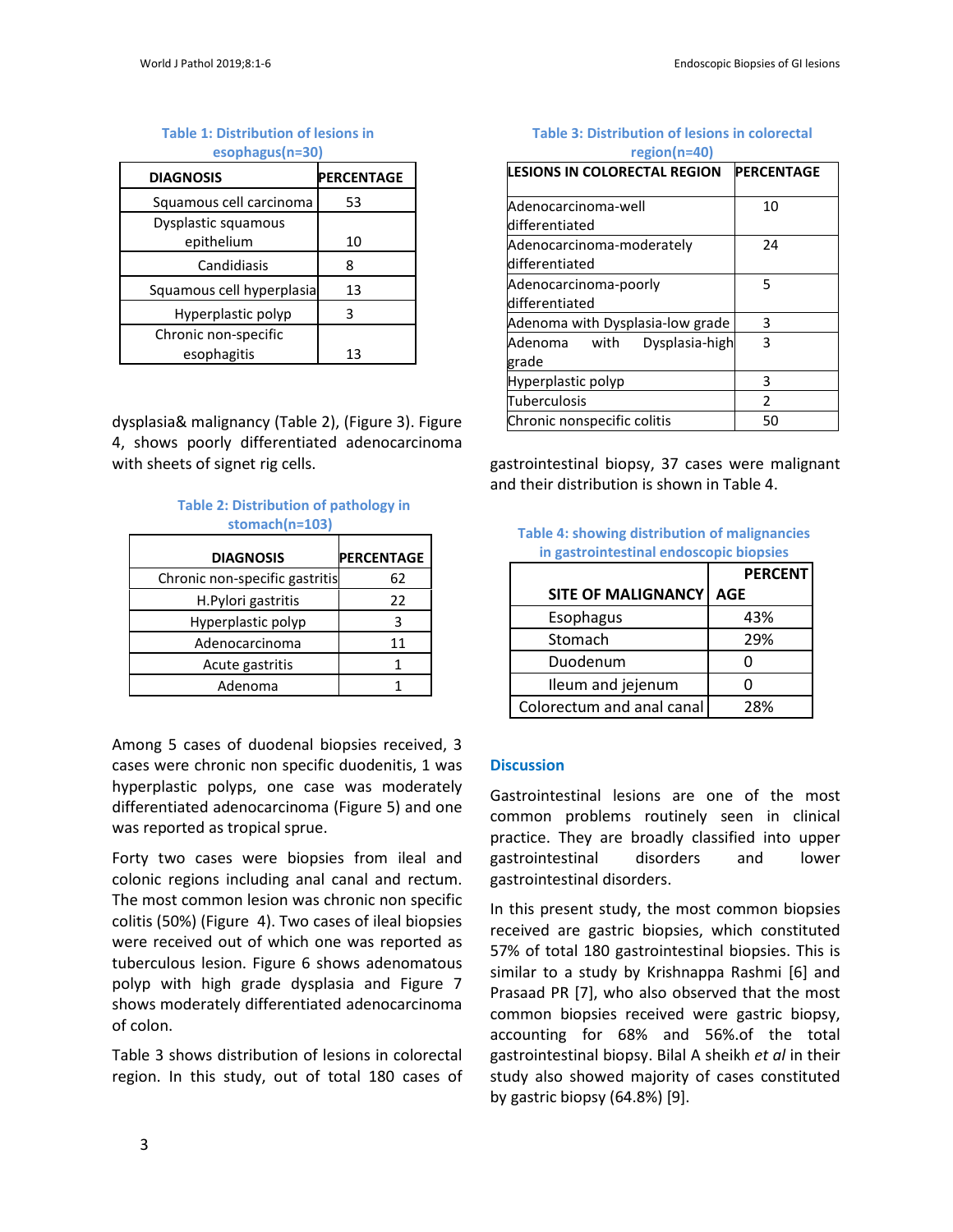

**Figure 3 Microscopy showing nests of malignant squamous cells with keratinization and nuclear pleomorphism. H&E(40X)**



**Figure 4 Gastric biopsy with sheets of signet ring cells showing cytoplasmic mucin and eccentrically placed nucleus.H&E(40X)**



**Figure 5 Moderately differentiated adenocarcinoma of duodenum with malignant glands.H&E(40X)**

#### *Gastric Lesions*

Of the total 103 biopsies from stomach, 91 were non neoplastic and 12 were neoplastic. The most common lesion in gastric biopsy in this study was chronic gastritis, which is similar to the study done by Hirachand *et al* and SK Md Jaynut Islam *et al.* [10].

Twelve cases were malignant of which moderately differentiated adenocarcinoma was the most common which is similar to other studies by Hirachand [1] and Sharma P [8]. In contrast, Bilal A sheikh *et al* in his study, observed that poorly differentiated adenocarcinoma was more common than moderately differentiated adenocarcinoma [9].

H. pylori is the most common cause of chronic gastritis. It manifests as multifocal atrophic gastritis in which there is patchy involvement of pylorus, body and cardiac mucosa. In a study by Ponnam Sharma *et al*, it was observed that H.pylori was positive in 47% of cases and need in 53% of cases [8]. In study by Prasad PR, 61 % of cases showed H.pylori and 39% were H.pylori negative [7].

In the present study, among 103 cases of gastric biopsies, H.pylori was positive in 23 cases (22%) which is found lower than other studies

#### *Esophageal Lesions*

Among the esophageal biopsies received in the present study (30cases) 10 were non-neoplastic and 16 were malignancies. This data is similar to other studies by SK Md Jaynut Islam [10] and Bilal A Sheikh. Among the neoplasms, squamous cell carcinoma was the most common constituting 53% of esophageal biopsies.

#### *Duodenal Lesions*

In the present study, only 5 duodenal biopsies were received, out of which 3 showed chronic non specific duodenitis. No malignancy was reported in the study which is similar to a study by Kazi JI [11].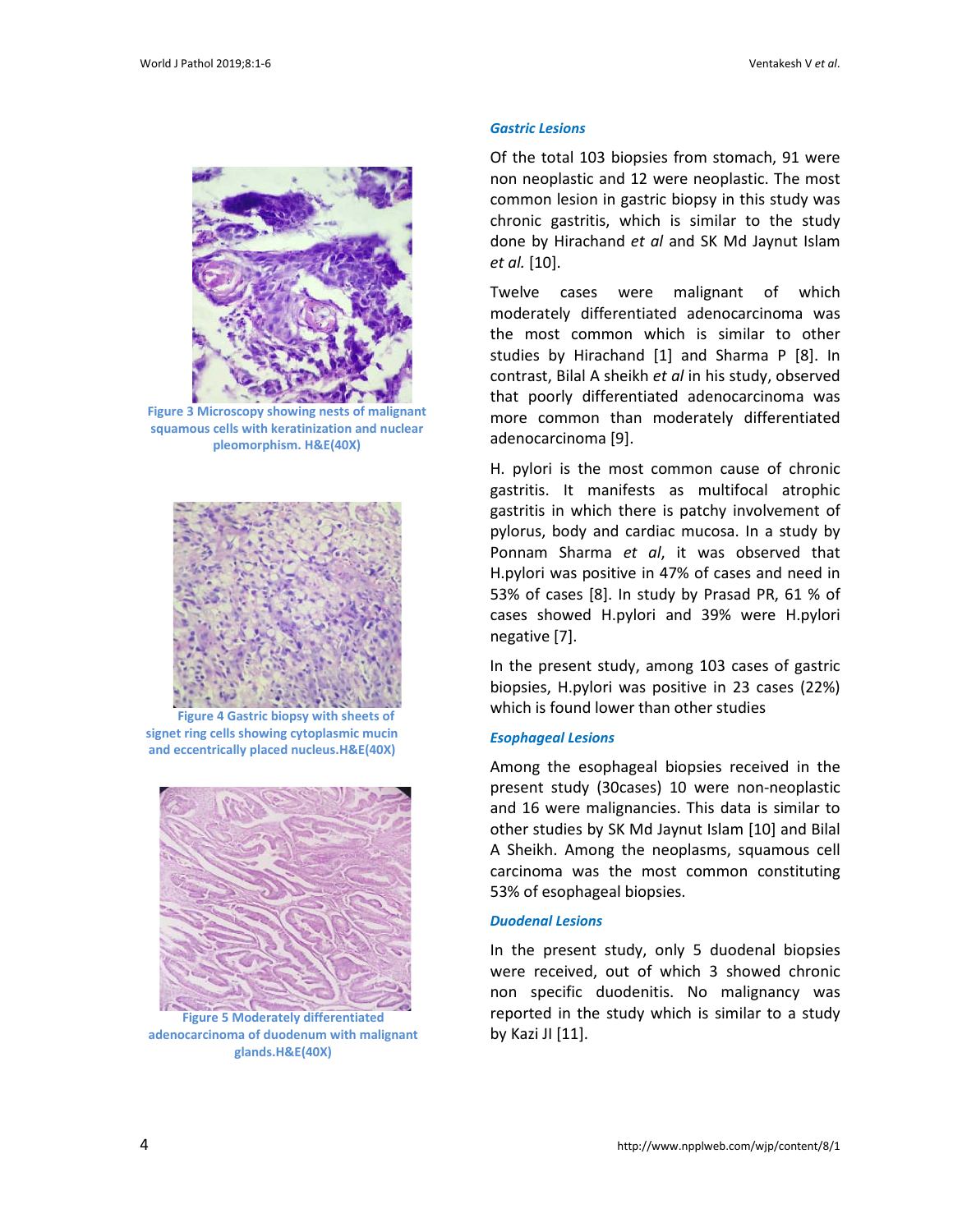#### *Colonic Lesions*

Among the lower gastrointestinal biopsies, colonic biopsies were the most common. 40 colon biopsies were received. Various lesions can occur in colon including chronic non specific colitis, focal active colitis and ischemic colitis. Special forms include collagenous colitis; lymphocytic colitis and eosinophilic colitis .Polyps are more commonly seen in colon. Tubular adenomas, villous adenomas and hyperplastic polyps are the frequently encountered polyps. The most common lesion in the colonic biopsies in present study was chronic non specific colitis (50%).

Adenomatous polyps were reported with either lower grade dysplasia or high grade dysplasia.One case of villous adenoma with high grade dysplasia and single cell tumour infiltration into the lamina propria was reported.

Among the malignancies of colon, moderately differentiated adenocarcinoma was the most common constituting 80% of colonic malignancies,which is similar to the study by Durrani A [12].

Of all these lesions of GIT, the most important to be diagnosed are malignancies. In the present study, 37 cases were reported as malignant and the most common site was found to be esophagus which is in contrast to study by Pailoor K [13].



**Figure 6 Microscopy showing adenomatous polyp with high grade dysplasia.H&E(40X)**



**glands lined by pleomorphic nuclei.H&E(40X)**

Endoscopy and biopsy have certain advantages and limitations. Advantages: It is a minimally invasive procedure. It is sensitive for diagnosing mucosal diseases. Limitations: It cannot assess functional diseases. It cannot detect wall thickness and luminal diameter. It is difficult to diagnose if biopsy samples are very small. Complications of endoscopic biopsy are very rare with a well experienced endoscopic surgeon. They include perforation, laceration of major blood vessels and mucosal bleeding.

#### **Conclusion**

A wide variety of neoplastic and non-neoplastic lesions were diagnosed in the present study. The most common non –neoplastic lesion was chronic non-specific gastritis and the most common neoplastic lesion was moderately differentiated squamous cell carcinoma of esophagus. Early endoscopy and biopsy with adequate sample size can help the surgeon to detect unsuspected cases like lymphocytic colitis and also to diagnose malignancies at early stage. Hence a proper management can be given to the patients at the earliest. However, certain diseases of deeper sites could not be diagnosed by endoscopic biopsy which further needed evaluation. Hence appropriate use of biopsy during endoscopic procedure is necessary to categorize the gastrointestinal lesions.